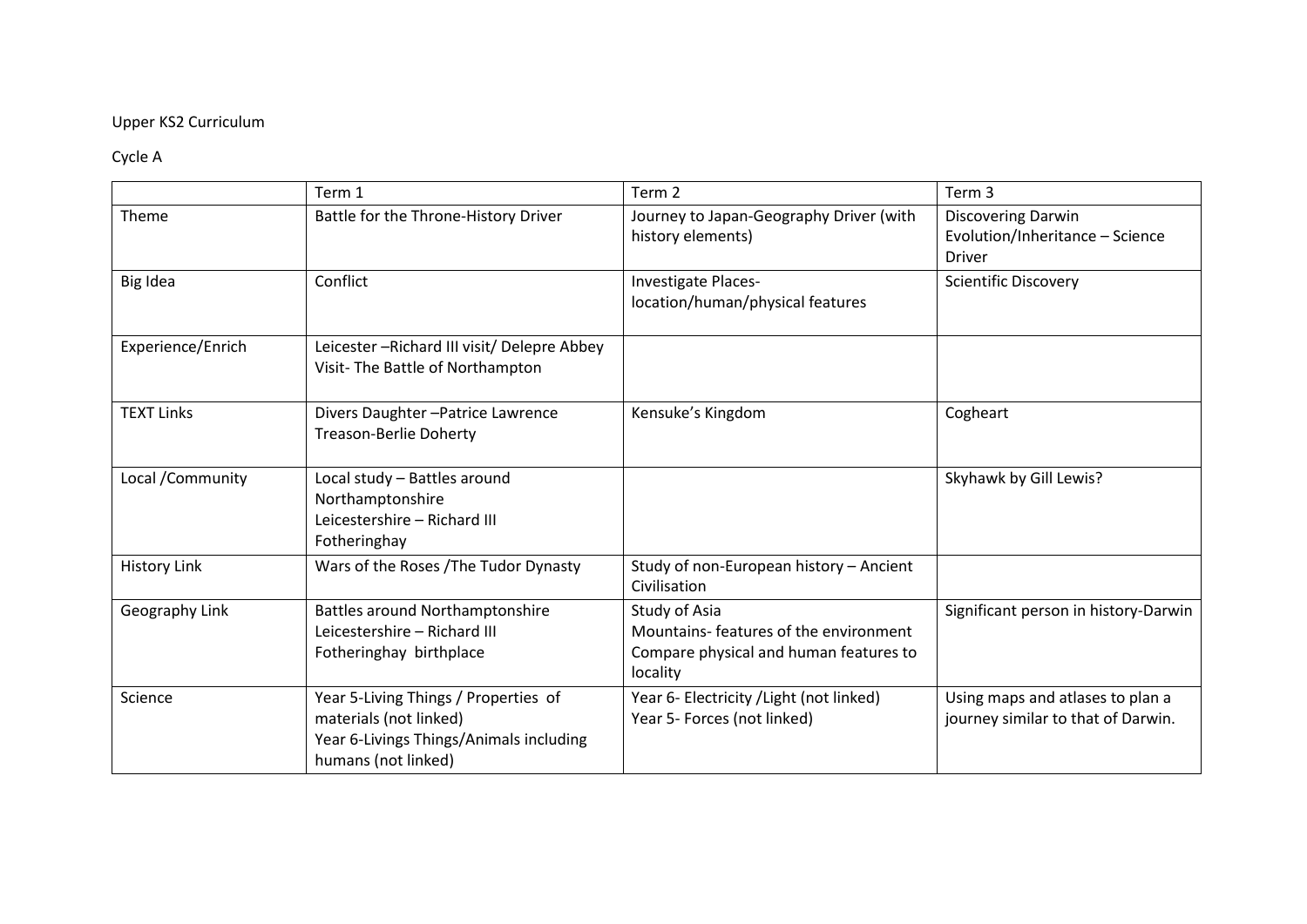| Art/DT | Art-medieval -clay tile create coat of arms                                   | ART-Japanese artists <b>Hokusai</b> - block- | Islands of the world- Galapagos |
|--------|-------------------------------------------------------------------------------|----------------------------------------------|---------------------------------|
|        | Food Technology-linked to history-making   printing (ukiyo-e), the concept of |                                              | Islands                         |
|        | Tudor Pottage (stew)                                                          | Notan, origami, calligraphy (shodo),         |                                 |
|        |                                                                               | folk art and manga! Half term                |                                 |
|        |                                                                               | DT-creating circuits-linked to Science       |                                 |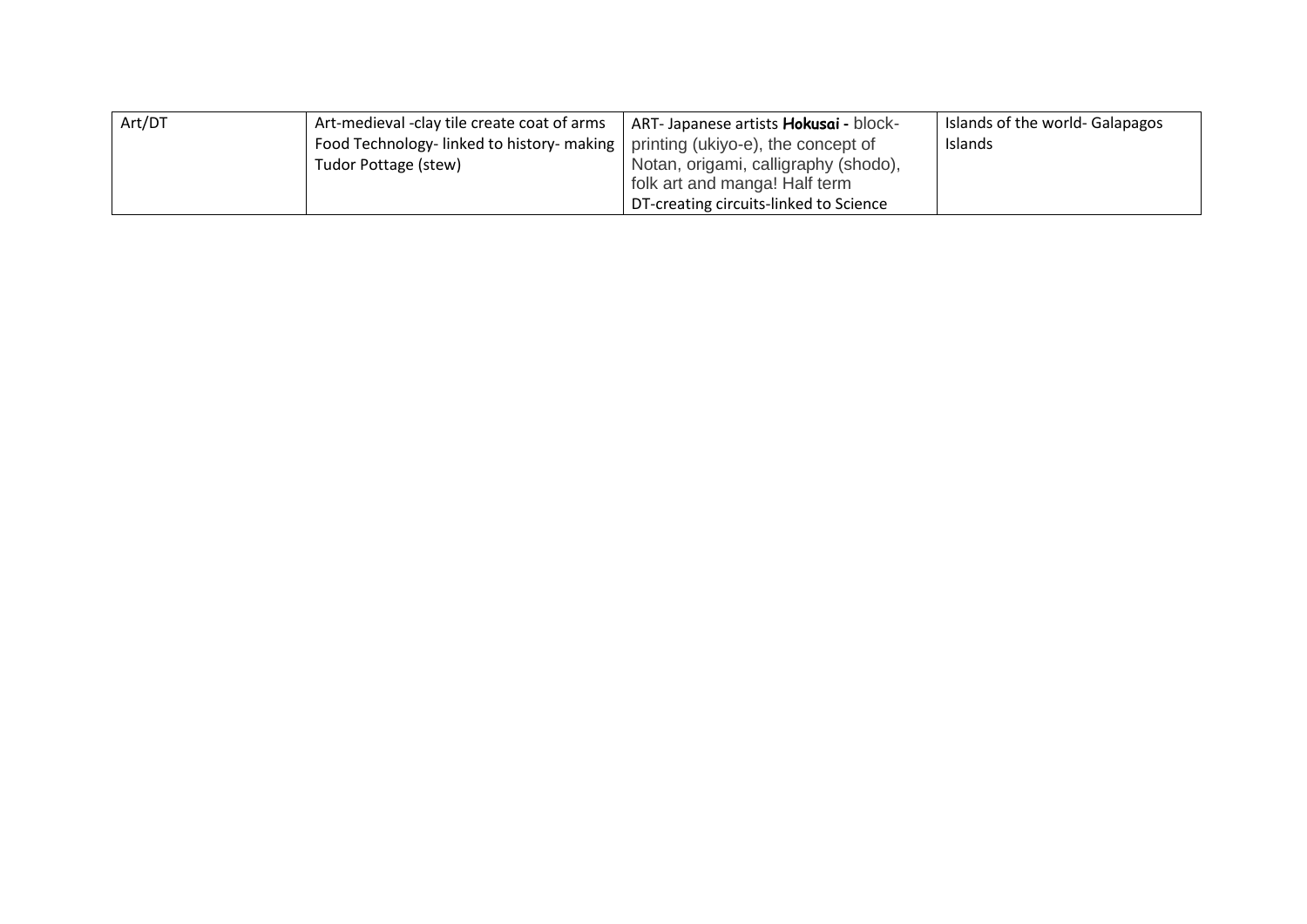## Upper KS2 Curriculum

## Cycle B

|                     | Term 1                              | Term 2-                                           | Term 3                                   |
|---------------------|-------------------------------------|---------------------------------------------------|------------------------------------------|
|                     |                                     |                                                   |                                          |
| Theme               | Princes Plagues and peasants-       | Intrepid Explorers- First half term               | Child at War-History Driver World War II |
|                     | <b>History Driver</b>               | Science Driven $-2^{nd}$ half term-               |                                          |
|                     |                                     | Geography driven                                  |                                          |
| Big Idea            | Society                             | <b>Travel and Exploration</b>                     | Society                                  |
|                     |                                     | Investigate places- human/physical                |                                          |
|                     |                                     | features / location                               |                                          |
| Experience/Enrich   | Holdenby House- The Medieval        | Space Centre-Leicestershire                       | Holdenby House- World War 2 visit        |
|                     | Realms                              |                                                   |                                          |
| <b>TEXT Links</b>   | Divers Daughter - Patrice Lawrence  | Hidden Figures (Space)                            | <b>Goodnight Mister Tom</b>              |
|                     | <b>Treason-Berlie Doherty</b>       | The Polar Bear Explorers Club                     | Our Castle by the Sea                    |
|                     | Fire Bed and Bone-Henrietta         | Brightstorm Vashti Hardy                          | Carrie's War                             |
|                     | <b>Branford</b>                     | Shackletons Journey By William Grill              | The Emergency Zoo                        |
|                     | The Adventures of Robin Hood        | The Explorer Katherine Rundell                    |                                          |
|                     | Outlaw - Michael Morpurgo           |                                                   |                                          |
|                     |                                     |                                                   |                                          |
| Local / Community   | Local study - Battles around        |                                                   | Village at War- Little Harrowden study   |
| Link                | Northamptonshire                    |                                                   |                                          |
|                     | Leicestershire - Richard III        |                                                   |                                          |
|                     | Fotheringhay                        |                                                   |                                          |
| <b>History Link</b> | Medieval focus- overview of         |                                                   | World War II- Modern History- key events |
|                     | medieval life and chronology from   |                                                   |                                          |
|                     | Edward the Confessor to Richard III |                                                   |                                          |
| Geography Link      | N/A                                 | Exploration-(2 <sup>nd</sup> half term)- identify | n/a                                      |
|                     |                                     | the position and significance of                  |                                          |
|                     |                                     | latitude, longitude, Equator,                     |                                          |
|                     |                                     | Northern Hemisphere, Southern                     |                                          |
|                     |                                     |                                                   |                                          |
|                     |                                     | Hemisphere, the Tropics of Cancer                 |                                          |
|                     |                                     | and Capricorn, Arctic and                         |                                          |